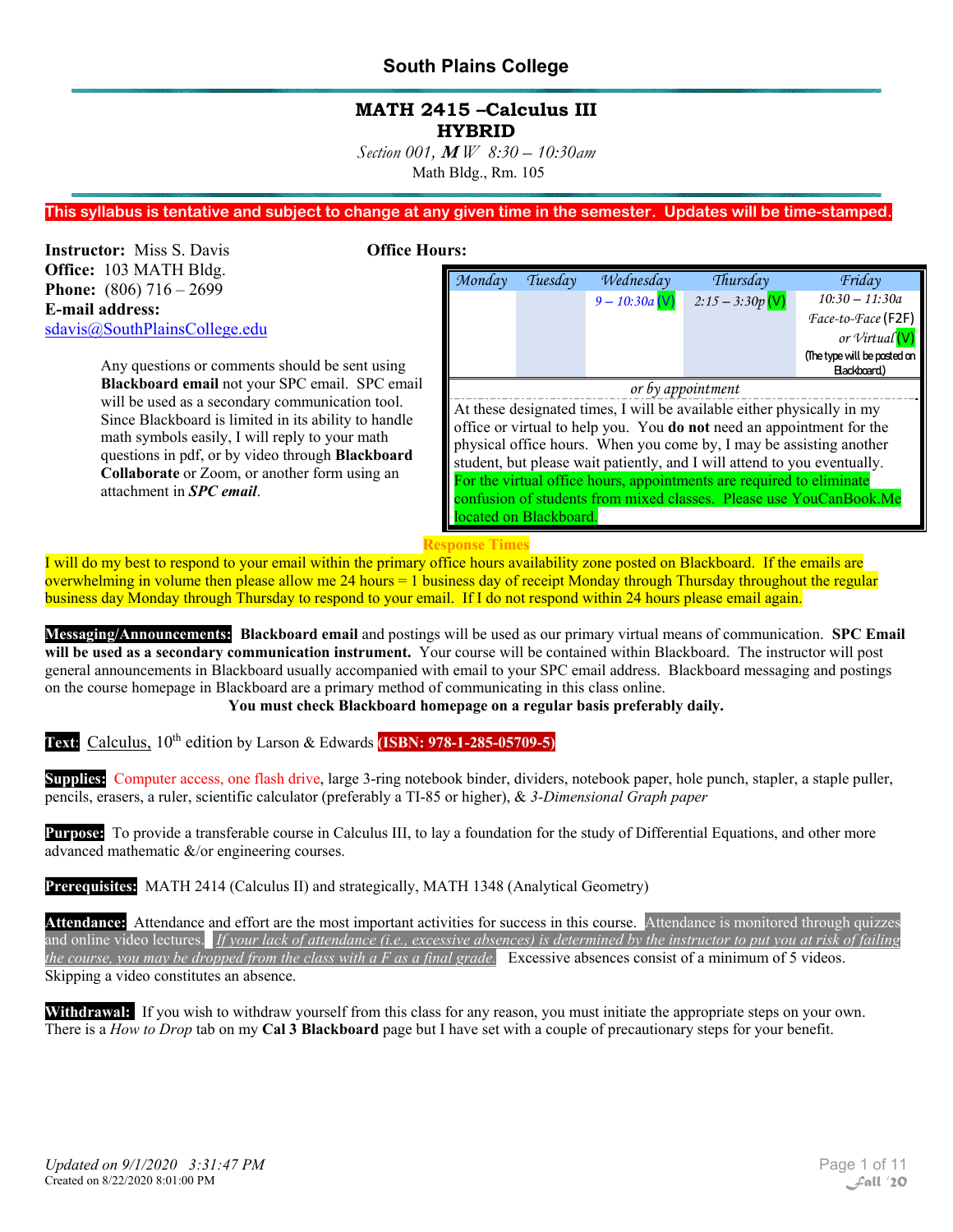#### **Online Essentials:**

- 1) Internet access
	- $\triangleright$  Working, reliable internet access with the ability to view videos via Blackboard or YouTube.

#### 2) Computer

- Method to scan homework. You may be expected to scan your homework and turn your homework (counting as the Notebook grade) in to instructor if the semester converges to complete online.
- $\triangleright$  Method of scanning handwritten work to submit. The free app CamScan is available. It is very user friendly and the scans are usually clear. You can scan a group of pages called a "batch". If you have another suggestion then please feel free to contact me.

#### 3) Webcam

 $\triangleright$  An online video conference program may be used as a tool to monitor tests if the semester converges to complete online. This online video conferencing requires students to have a webcam. If the computer you will be using does not have a webcam, you will need to use a computer that has one, or purchase one.

#### 4) **Blackboard**

- $\triangleright$  The online course management system that will be used for this course.
- A wealth of information is provided to you for this class in the **Cal 3 Blackboard**. All the information for this class will exist on Blackboard including but not limited to syllabus (updated), homework assignments, worksheets supplements, videos, previous semester student evaluations, etc., but additional material involves COVID material, Classroom Conduct, Technological & Equipment info & assistance, Tutoring opportunities, and miscellaneous administrative information. Please be responsible to log in to Blackboard and visit Differential Equations Blackboard page and peruse through it to become familiar with all the items.

Login at http://southplainscollege.blackboard.com . The user name and password should be the same as the MySPC and SPC email.

User name: first initial, last name, and last 4 digits of the Student ID

Password: Original Campus Connect Pin No. (found on SPC acceptance letter)

 $\triangleright$  Technical Support: Student support is available by emailing **blackboard@southplainscollege.edu** or calling 716-2180. When emailing a request for help, include your full name, course(s) enrolled in, name of instructor(s) and a phone number where you can be reached. There are Blackboard video tutorials available at http://ondemand.blackboard.com/students.htm.

#### 5) Calculator

- $\triangleright$  You will need a scientific calculator for this course.
	- Recommended: TI-89 Titanium or TI-92.
	- Acceptable: TI-83, TI-83+, TI-84, TI-84+, or TI-84+ Silver Edition but many others are also acceptable.
	- Any other graphing calculator, you will need to read you manual to determine how to make the processes work.
	- The TI graphing calculator model is not allowed in this class: TI-Nspire.
	- Cell phones and similar devices may NOT be used as calculators and no sharing of calculators is allowed.
	- If you have any questions about your calculator, check with the instructor immediately.
- 6) Other Resources
	- $\triangleright$  You are expected to keep up with the schedule set forth by the due dates of the video lectures, homework assignments, and the exams. If you need help, please ASK! Here are some other good resources online:
		- Your instructor is your first and BEST resource for any help!!!!
		- Free online math videos at www.khanacademy.org, www.patrickjmt.com, www.mathtv.com, & MIT Opencourseware (last resort).
- 7) Troubleshooting
	- $\triangleright$  Computer Issues
		- If your personal computer becomes "disabled", then video deadlines can be altered.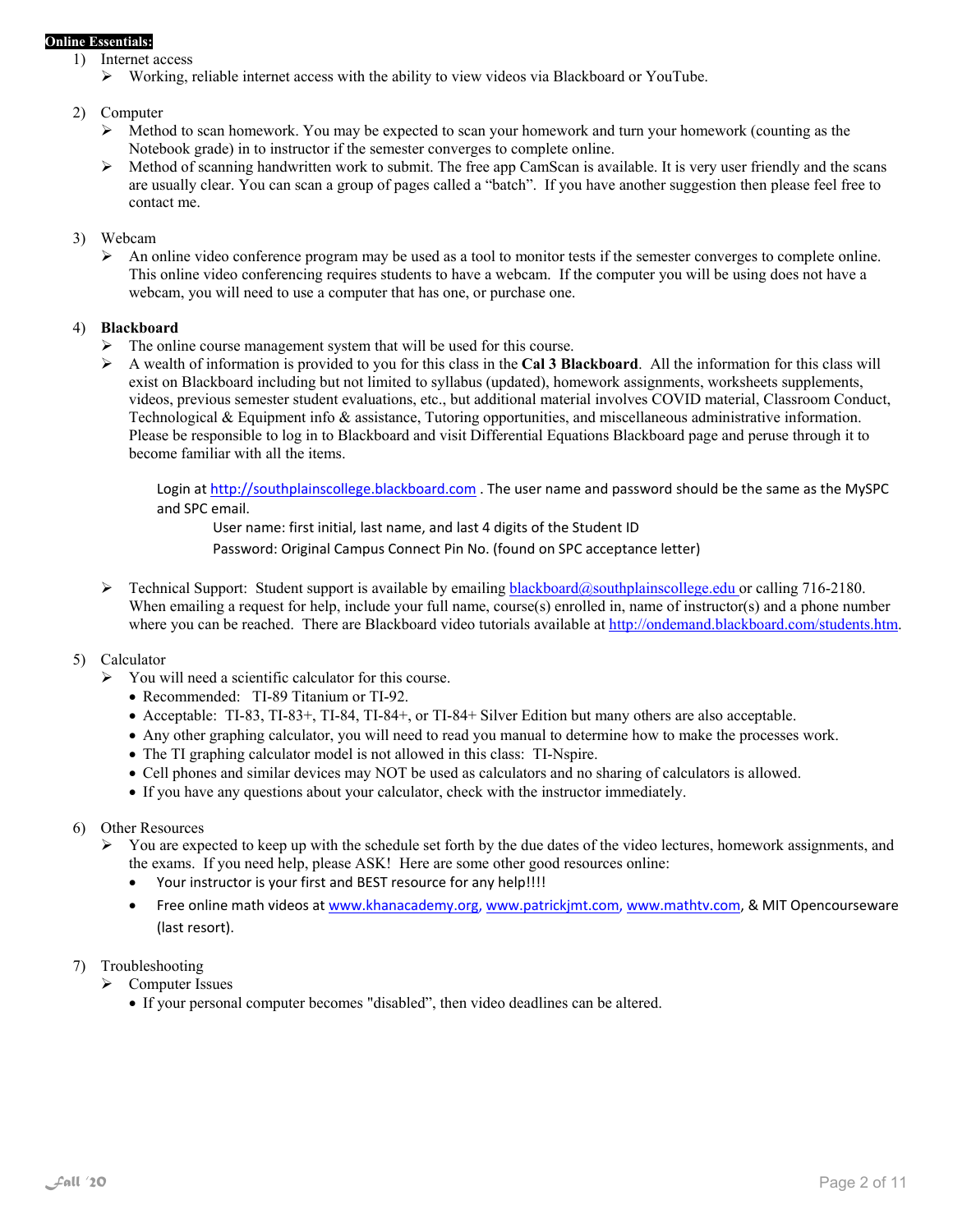**Assignment Policy:** Homework will be assigned daily. You are expected to work all problems assigned in each assignment and to seek help in Q&A, office hours, or tutoring sessions when you do not understand. You are responsible for keeping up to date and prepared. Homework is to be completed and kept in a notebook. Refer to Blackboard for the homework procedure and others to be used in this class.

**Online Quizzes:** There will be quizzes given over the assigned homework and videos in which no make-ups will be allowed. The total number of quizzes for the semester is unpredictable (unknown number at this moment) but only a portion will count as the quiz grade (implying the few lowest will be dropped).

The quizzes will be distributed partially as online and paper. The paper quizzes would be handwritten requiring you to work the problems out on paper, scan your work, and upload it to Blackboard right after you complete the quiz. Please refer to the *Technology* tab on **Stats Blackboard** for effective means of scanning and virtually submitting your documents. For online quizzes, you will be able to access assignments or the book in Blackboard during the quiz. You are not allowed to use any electronic devices during quizzes except a calculator! You will have a limited time to complete each quiz.

**Tests:** There will be four tests (final exam exclusive) and a comprehensive final exam. If the final exam score is greater than any nonzero major exam score then the final exam score replaces the major exam score. In other words, the major exam score will be deleted and the final exam score will count two times (Honest Effort Rule (**H.E.R.**) policy).

See your OUTLINE for the approximate date for each test.

o **No technologic devices such as cell phones, PDA's, etc. are to be used during tests except for calculators.**

**Make-up Policy:** There is no automatic provision for making up exams. Only under extreme circumstances (e.g., death in the family or hospitalization) will make-up exams be given, and these circumstances must be documented. If at all possible, the instructor should be notified prior to missing an exam.

#### **Methods of Learning Assessment:**

**Handwritten notes for video lectures.** This helps both of us to be diligent in keeping your skills on pace.

**Notebook:** Homework, quizzes, tests, and other useful material should be kept in a notebook in which the notebook will be used as a reference and study guide. The following material will be placed in the notebook in the order listed:

| 1. Cover sheet including Name,         | 2. Syllabus | 3. Assignment sheet |
|----------------------------------------|-------------|---------------------|
| <b>Class, and Semester</b><br>4. Notes | 5. Work     | 6. Quizzes          |
|                                        |             |                     |

7. Tests 3. Miscellaneous

\*To print all the material for your notebook, please visit the SUPPLEMENTARY category then the Notebook Material tab in the **Cal 3 Blackboard** page. All printed material needs to be read at least once during the term of this course.\*

**Study: You should normally spend approximately 2-3 hours outside of class in study for each hour of lecture. Try to study the assigned lesson as soon after the video is watched as is possible.**

**Tutoring:** Free tutoring is available through Tutor.com. Refer to RESOURCES category, *Online Tutoring* tab and the *Peer Tutors* tab on **Blackboard** for detailed information.

**Video Tapes:** Videos for many of the review topics in this course are available online by the SPC Math. Department through Blackboard. The web address is as follows (http://southplainscollege.blackboard.com). For username and password, please use *mvideos*.

| <b>Tape</b> | <b>Topic</b>                            |  |  |
|-------------|-----------------------------------------|--|--|
|             | <b>Analytical Geometry</b>              |  |  |
|             | Parametric Equations                    |  |  |
| 335         | Polar coordinates                       |  |  |
| 310         | Parabolas                               |  |  |
| 320         | Ellipses                                |  |  |
| 325         | Hyperbolas                              |  |  |
|             | <b>Calculus III</b>                     |  |  |
| 485         | Double Integration                      |  |  |
| 490         | Double Integration with Polar Equations |  |  |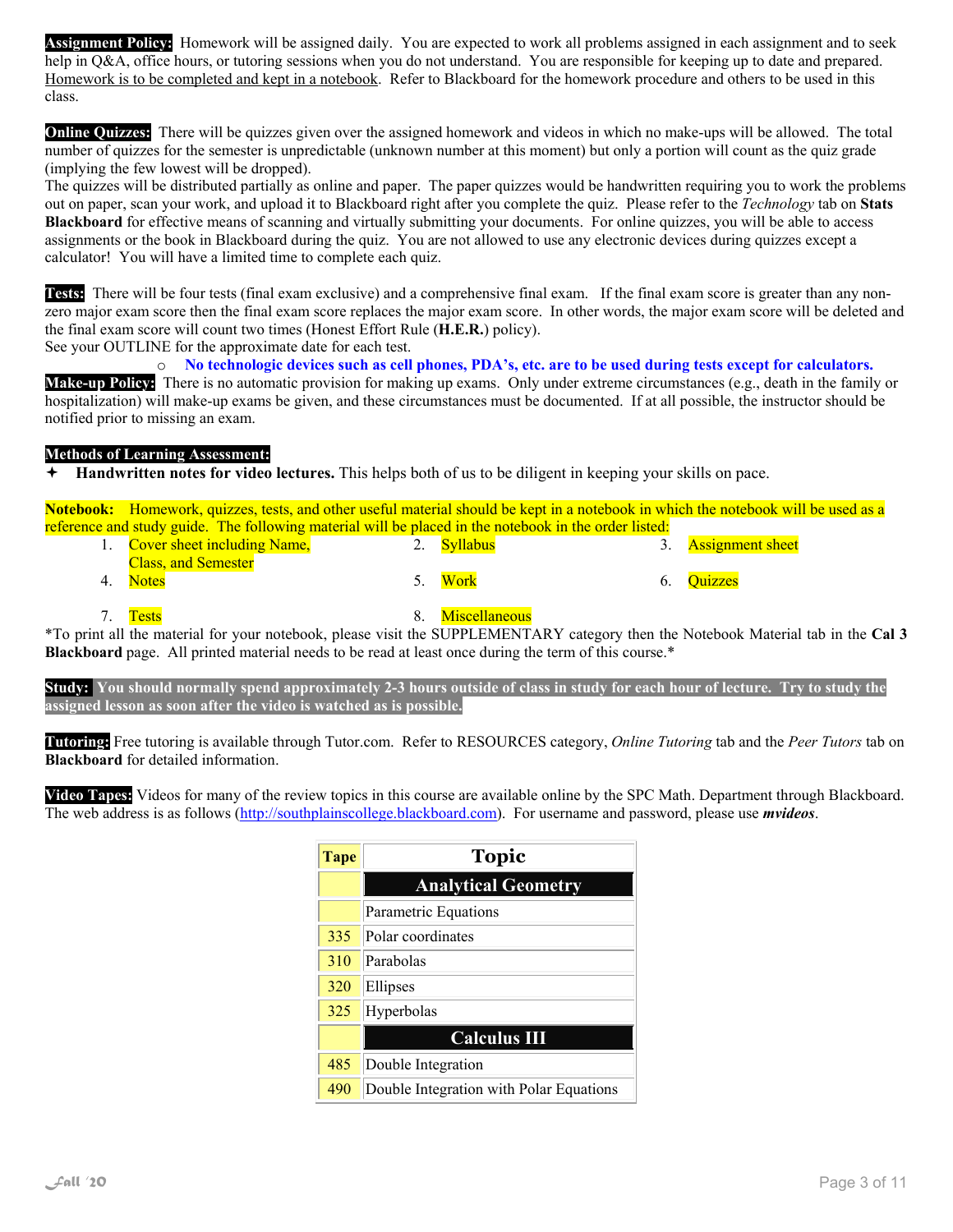#### **Grading Score:**

Final grade will be the average of the major exams, final exam, and homework/quizzes.

### **Critical Dates:**  *Sept 7* Labor Day *Nov 6 WEB Pre-registration for Spring 2021*

| $\cdot$ Oct 16      | <b>FALL Break</b>   | <b><i>Nov ??</i></b> Advising Day for Math, Computer Science, &<br>Engineering majors only |
|---------------------|---------------------|--------------------------------------------------------------------------------------------|
| $\big \! \!$ Nov 19 | Last day to drop    | <b>Final Exam</b>                                                                          |
| $\sqrt{50v}$ 25-27  | <b>Thanksgiving</b> | <b>Dec 7</b> (8 – 10am, Monday)                                                            |

**Borderline Grades:** These grades will be evaluated with regard to attendance and mature conduct in class.

#### **Student Responsibilities:**

- Be familiar with the Blackboard for this class.
- Be aware of announcements made in Blackboard that is usually accompanied with an email to your SPC email address.
- Read and know the syllabus.
- Ask questions when necessary.
- Work homework problems early enough to seek help if needed.
- Form study groups online and/or in-person. Be extremely careful with the later suggestion.
- **You will obtain your final grade for the class through TexanConnect/MySPC and MyColleague..**

**Cell Phone Policy:** All students will, during each class period and for its duration, place and keep their cell phone, provided that they are at the present time in possession of said device, face-down in the right-hand corner and on the top surface of their desk. If a student's cell phone activates and/or the student engages in text messaging during class at anytime during the semester, the student, by the instructor's discretion, could be permanently dismissed from the class for the remainder of the semester. If a student's cell is activated during class and/or the student engages in text messaging determined by the instructor, and **the student chose not to place their phone on top of their desk as mentioned above** then the student will be dismissed from the class by the instructor permanently.

**Academic Integrity:** The attempt of any student to present as his or her own any work which he or she has not honestly performed is regarded by the faculty and administration as a serious offense and renders the offender liable to serious consequences, possibly suspension. For more detail, see "Academic Integrity" and "Student Conduct" in the South Plains College General Catalog.

You are expected to work alone on all quizzes and tests. You are not allowed to use any electronic device other than your calculator during a quiz or test. If you choose to cheat, you will be withdrawn immediately from this class with a grade of "F."

**Academic Misconduct:** Complete honesty is required from students in all facets of course work including homework assignments, tests, and the final exam. See the South Plains College Catalog for more detail.

**Sanctions for Cheating or Plagiarizing:** A grade of "F" in the course will be assigned to any student caught cheating or plagiarizing; additional sanctions may also be considered. Students are responsible for understanding the meanings of the words cheating and plagiarizing.

**Questions:** I invite all your questions **except** the following:

- 1. I wasn't able to make it to class. Did I miss anything? (Yes.)
- 2. Is this going to be on the test? (Perhaps, not directly, but if the ideas were not important, I would not be discussing them in class.)
- 3. Do you have the tests graded? (I put forth my best effort to have the tests graded so as to return them the next class session. However, there are times due to uncontrollable factors that this may not be possible.)

**Objectives:** Upon completion of this course and obtaining a passing grade, the student will have mastered at least 70% of the course objectives. The course objectives provide that the student be able to:

- a.) Calculate derivatives of parametric and polar functions (9.5)
- b.) Calculate anti-derivatives of parametric and polar functions (9.5)
- c.) Calculate dot and cross product (10.3, 10.4)
- d.) Write equations of lines and planes in space using vector analysis (10.5)
- e.) Find maximum, minimum, and level curves of 3 D graphs;
- f.) Work with multivariable functions and calculate partial derivatives (12.3)
- g.) Perform double and triple integration  $(13.1 13.4, 13.6)$
- h.) Green's Theorem;
- i.) Find area, volume, arc length, and surface area by use of double and triple integration. (13.2)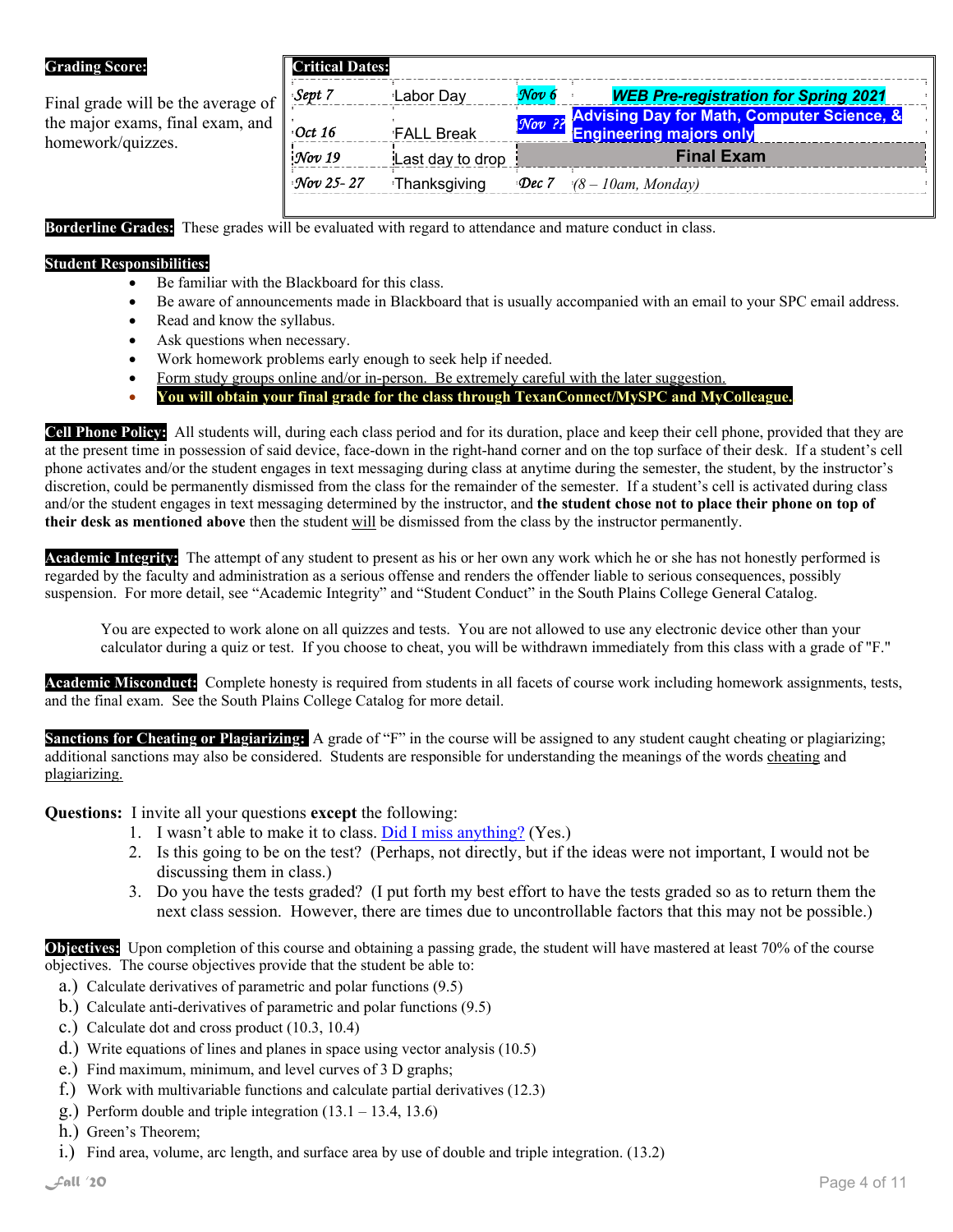**COVID Statement:** It is the policy of South Plains College for the Fall 2020 semester that as a condition of on-campus enrollment, all students are required to engage in safe behaviors to avoid the spread of COVID-19 in the SPC community. Such behaviors specifically include the requirement that all students properly wear CDC-compliant face coverings while in SPC buildings including in classrooms, labs, hallways, and restrooms. Failure to comply with this policy may result in dismissal from the current class session. If the student refuses to leave the classroom or lab after being dismissed, the student may be referred to the Dean of Students on the Levelland campus or the Dean/Director of external centers for Student Code of Conduct Violation.

**Confidentiality:** As a faculty member, I am deeply invested in the well-being of each student I teach. I am here to assist you with your work in this course. If you come to me with other non-course-related concerns, I will do my best to help. It is important for you to know that all faculty members are mandated reporters of any incidents of sexual misconduct. That means that I cannot keep information about sexual misconduct confidential if you share that information with me. Dr. Lynne Cleavinger, the Director of Health & Wellness, can advise you confidentially as can any counselor in the Health & Wellness Center. They can also help you access other resources on campus and in the local community. You can reach Dr. Cleavinger at 716-2563 or lcleavinger@southplainscollege.edu or go by the Health and Wellness Center. You can schedule an appointment with a counselor by calling 716-2529.

**Sexual Misconduct:** It is important for you to know that all faculty members are mandated reporters of any incidents of sexual misconduct. That means that I cannot keep information about sexual misconduct confidential if you share that information with me. Dr. Lynne Cleavinger, the Director of Health & Wellness, can advise you confidentially as can any counselor in the Health & Wellness Center. They can also help you access other resources on campus and in the local community. You can reach Dr. Cleavinger at 716-2563 or lcleavinger@southplainscollege.edu or go by the Health and Wellness Center. You can schedule an appointment with a counselor by calling 716-2529.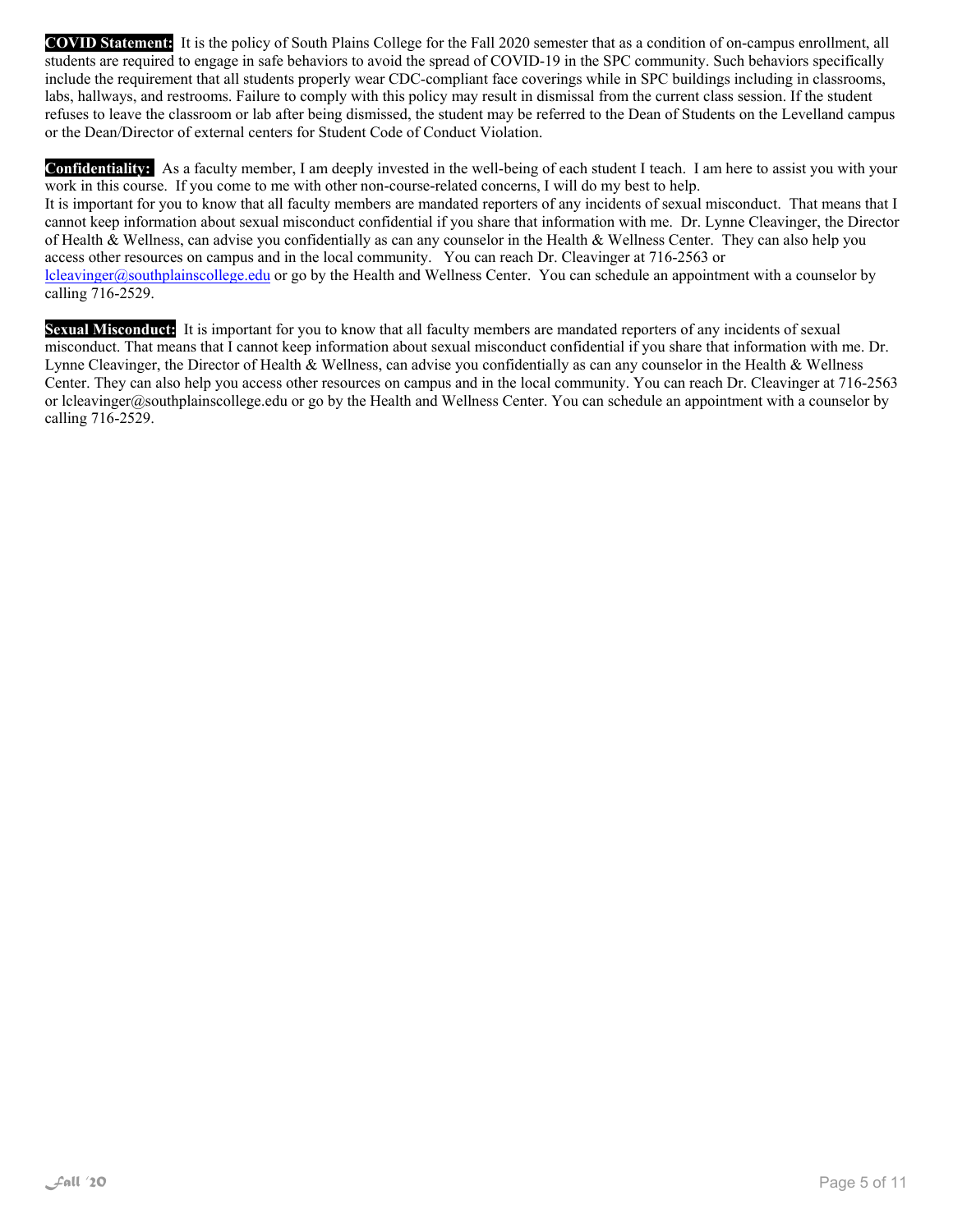|                         |                    | <b>Course Outline</b>                                                                                                                       |  |  |
|-------------------------|--------------------|---------------------------------------------------------------------------------------------------------------------------------------------|--|--|
| Week                    |                    | This schedule is tentative and subjective to change. Changes will be announced in class.<br><b>Topics and Sections Covered</b>              |  |  |
| 1                       | 8/24, Mon          | Introduction                                                                                                                                |  |  |
|                         |                    | Review: Conic Sections and Quadratic Equations - Parabolas, Ellipses, & Hyperbolas                                                          |  |  |
|                         | 8/26, Wed          | Review: Parametric Equations - Graphing, Derivatives and Tangents, Relative Extrema, Area,<br>Volume, Arc Length, Surface Area, & Centroids |  |  |
|                         | $8/31$ , Mon       | 11.1 Vectors<br>Trigonometric (Polar) Form of Complex Numbers                                                                               |  |  |
| $\overline{2}$          |                    | 11.2 Vectors in Space                                                                                                                       |  |  |
|                         | $9/2$ , Wed        | <b>Resultant Vectors</b>                                                                                                                    |  |  |
| 3                       | $9/7$ , Mon        | Labor Day                                                                                                                                   |  |  |
|                         | 9/9, Wed           | 11.3 Dot Product<br>11.4 Cross Product                                                                                                      |  |  |
|                         | 9/14, Mon          | 11.5 Lines and Planes in Space                                                                                                              |  |  |
| $\overline{\mathbf{4}}$ |                    | 12.1 Vector-Valued Functions                                                                                                                |  |  |
|                         | 9/16, Wed          | 12.2 Vector-Valued Functions - Calculus                                                                                                     |  |  |
|                         |                    | 12.3 Velocity & Acceleration                                                                                                                |  |  |
|                         | 9/21, Mon          | <b>TEST 1 (Vectors, Ch 11)</b>                                                                                                              |  |  |
| 5                       | $9/23$ , Wed       | 12.4 Tangent & Normal Vectors (AcceleraTioN)<br>12.5 Arc Length & Curvature                                                                 |  |  |
|                         |                    | 12.5 Curvature Contd.                                                                                                                       |  |  |
|                         | 9/28, Mon          | (Torsion & TNB frame)                                                                                                                       |  |  |
| 6                       |                    | TEST 2 (Vector-Valued Functions, Ch 12 - Notebook Grade)                                                                                    |  |  |
|                         | 9/30, Wed          | Review: Polar Equations - Coordinates, Equations, and Graphing                                                                              |  |  |
|                         |                    | 11.7 Cylindrical Coordinates<br>11.7 contd. Spherical Coordinates                                                                           |  |  |
|                         | $10/5$ , Mon       | 11.6 Surfaces in Space (Cylinders and Quadric Surfaces)                                                                                     |  |  |
|                         |                    | Space Coordinates & Surface of Revolution                                                                                                   |  |  |
| 7                       | 10/7, Wed          | 13.1 Functions of Several Variables                                                                                                         |  |  |
|                         |                    | 13.3 Partial Derivatives<br>13.5 The Chain Rule: Implicit Differentiation (only)                                                            |  |  |
|                         |                    | 13.6 Directional Derivatives & Gradients                                                                                                    |  |  |
|                         | $10/12$ , Mon      | 13.7 Tangent Planes & Normal Lines                                                                                                          |  |  |
|                         |                    | 13.8 Extrema of Functions of Several Variables (Optimization)                                                                               |  |  |
| 8                       |                    | 13.9 Applications of Extrema of Multivariable Functions                                                                                     |  |  |
|                         | 10/14, Wed         | 13.9 Applications of Extrema of Multivariable Functions contd.<br>13.10 Lagrange Multipliers                                                |  |  |
|                         |                    | 14.1 Area in the Plane (Double Integrals)                                                                                                   |  |  |
| 9                       | 10/19, Mon         | 14.2Double Integrals & Volume                                                                                                               |  |  |
|                         |                    | 14.3 Polar Coordinates - Double Integrals                                                                                                   |  |  |
|                         | 10/21, Wed         | <b>TEST 3 (Multi-Variable Functions, Ch 13)</b>                                                                                             |  |  |
| 10                      | 10/26, Mon         | 14.4 Double Integrals Centers of Mass & Moments of Inertia<br>14.6 Triple Integrals in Rectangular Coordinates                              |  |  |
|                         | 10/28, Wed         | 14.7Triple Integrals in Cylindrical and Spherical Coordinates                                                                               |  |  |
|                         |                    | 14.8 Jacobian                                                                                                                               |  |  |
| 11                      | $11/2$ , Mon       | 14.5 Surface Area                                                                                                                           |  |  |
|                         | 11/4, Wed          | 15.1 Vector Fields                                                                                                                          |  |  |
|                         | 15.2Line Integrals |                                                                                                                                             |  |  |
|                         |                    | SPC Math, CS, & Engineering Advising Day                                                                                                    |  |  |
| 12                      | 11/9, Mon          | <b>TEST 3 (Multiple Integration, Ch 14)</b><br>15.2Line Integrals contd.                                                                    |  |  |
|                         | 11/11, Wed         | 15.3 Conservative Vector Fields & Independence of Path                                                                                      |  |  |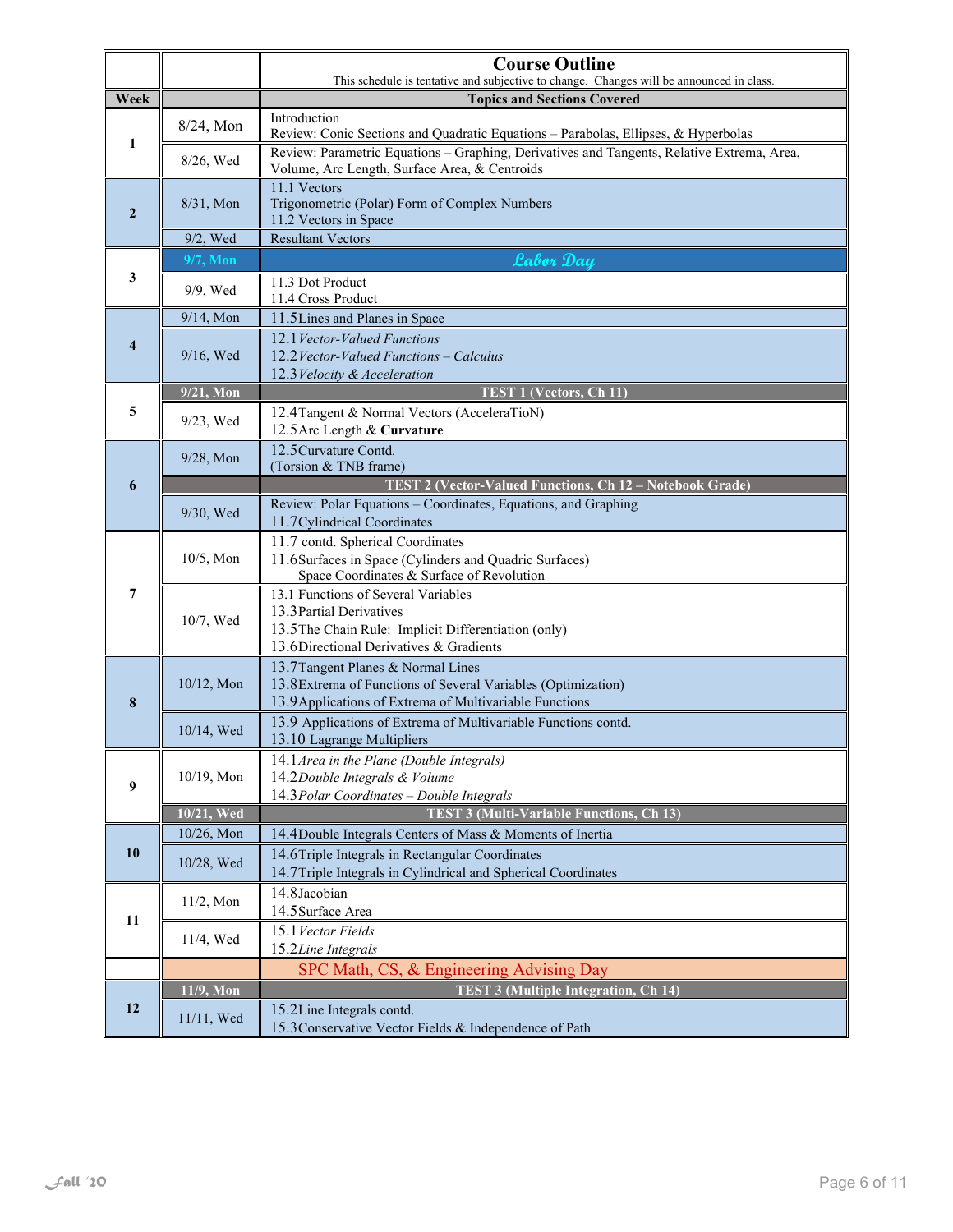|    |               |                                                    | <b>Intro to Engineering Projects</b> |
|----|---------------|----------------------------------------------------|--------------------------------------|
|    | $11/16$ , Mon | 15.4 Green's Theorem                               |                                      |
| 13 | 11/18, Wed    | 15.5 Parametric Surfaces<br>15.6 Surface Integrals |                                      |
| 14 | $11/23$ , Mon | 15.7 Divergence Theorem                            |                                      |
|    | 11/25, Wed    | <b><i><u>Thanksgiving</u></i></b>                  |                                      |
| 15 | 11/30, Mon    | 15.8 Stoke's Theorem                               |                                      |
|    | 12/2, Wed     | <b>Review for FINAL Exam</b>                       |                                      |
| 16 | 12/7, Mon     | <b>FINAL EXAM:</b>                                 | $8-10a$                              |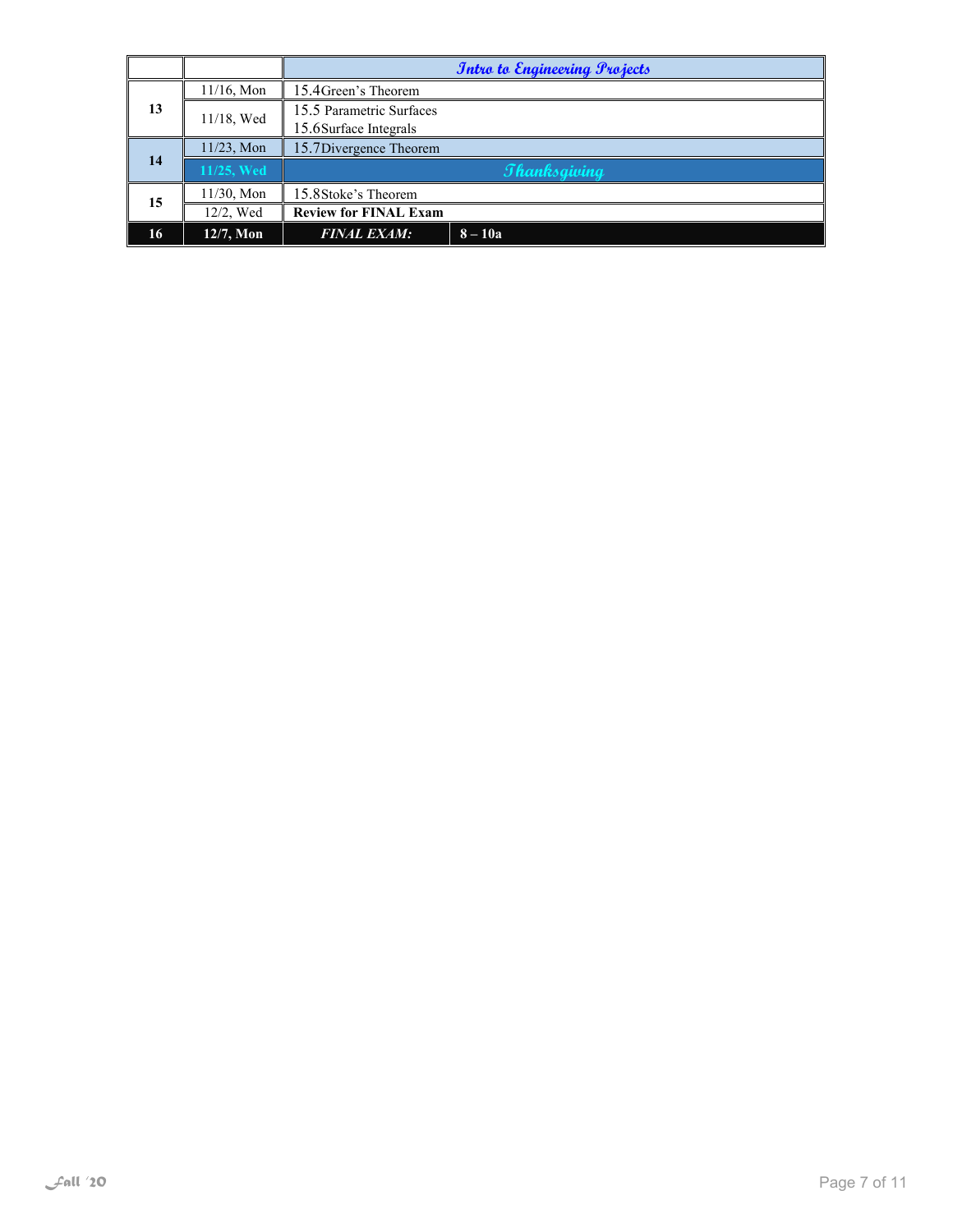#### **South Plains College Common Course Syllabus: MATH 2415 Revised August 2020**

**Department:** Mathematics, Engineering, and Computer Science

**Discipline:** Mathematics

**Course Number:** MATH 2415

**Course Title:** Calculus III

**Available Formats:** conventional/flex

**Campuses:** Levelland and Reese

**Course Description:** Differentiation and integration of transcendental functions; parametric equations and polar coordinates; techniques of integration; sequences and series; improper integrals.

**Prerequisite:** Successful completion with a grade of 'C' or better in MATH 2414

**Credit:** 4 **Lecture:** 3 **Lab:** 2

**Textbook:** None

**Supplies:** Please see the instructor's course information sheet for specific supplies.

#### **This course partially satisfies a Core Curriculum Requirement**: None

**Core Curriculum Objectives addressed:** 

- **Communications skills**—to include effective written, oral and visual communication
- **Critical thinking skills**—to include creative thinking, innovation, inquiry, and analysis, evaluation and synthesis of information
- **Empirical and quantitative competency skills**—to manipulate and analyze numerical data or observable facts resulting in informed conclusions

**Student Learning Outcomes:** Upon completion of this course and receiving a passing grade, the student will be able to:

- 1. Perform calculus operations on vector-valued functions, including derivatives, integrals, curvature, displacement, velocity, acceleration, and torsion.
- 2. Perform calculus operations on functions of several variables, including partial derivatives, directional derivatives, and multiple integrals.
- 3. Find extrema and tangent planes.
- 4. Solve problems using the Fundamental Theorem of Line Integrals, Green's Theorem, the Divergence Theorem, and Stokes' Theorem.
- 5. Apply the computational and conceptual principles of calculus to the solutions of real-world problems.

**Student Learning Outcomes Assessment:** A pre- and post-test questions will be used to determine the extent of improvement that the students have gained during the semester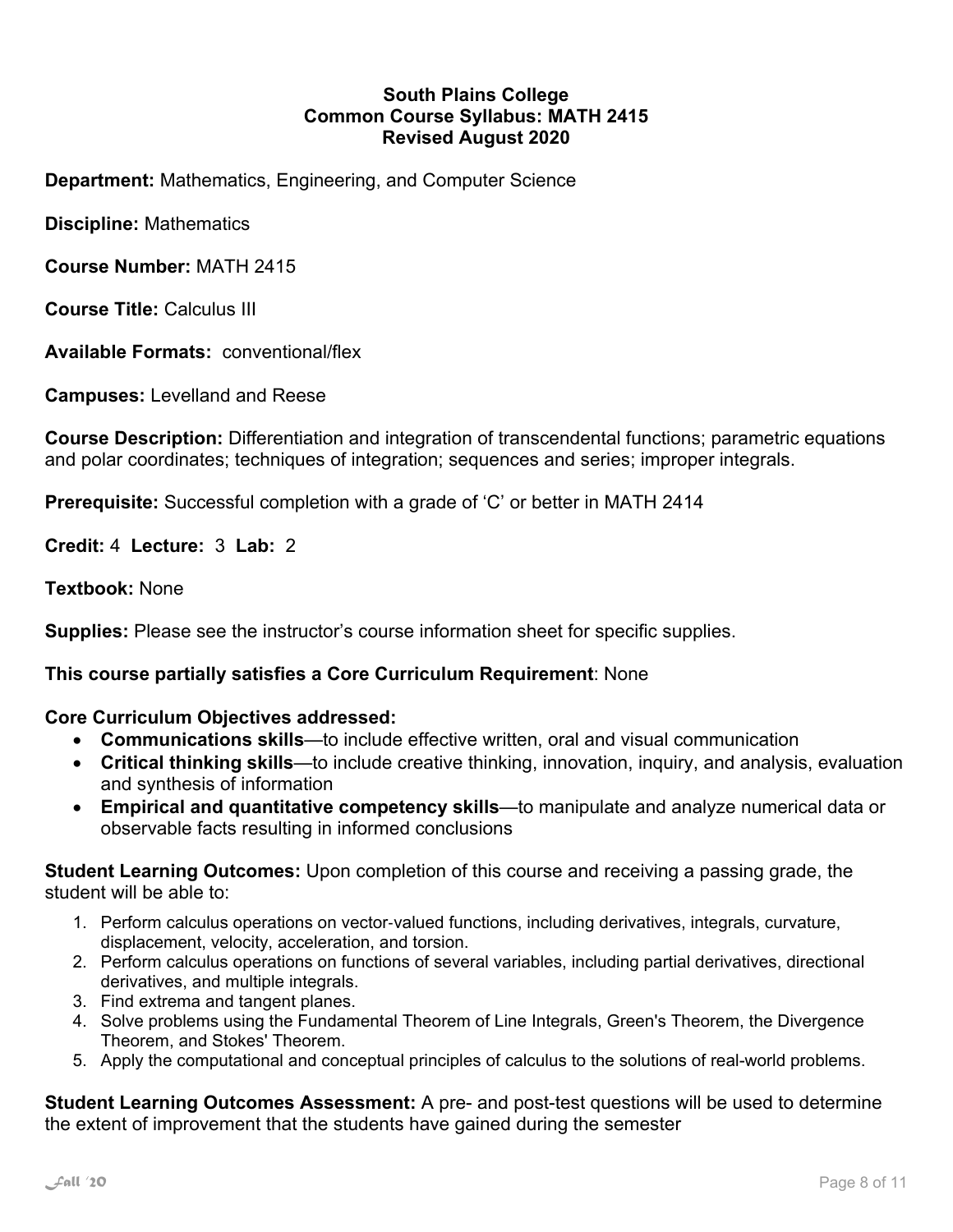**Course Evaluation:** There will be departmental final exam questions given by all instructors.

**Attendance/Student Engagement Policy:** Attendance and effort are the most important activities for success in this course. The instructor maintains records of the student's engagement throughout the semester. The student will be allowed to miss twenty percent (20%) of class assignments for the semester, *for any reason*. Should this number be exceeded, the instructor has the right to drop the student with a grade of F or an X, depending on the instructor's discretion.

Plagiarism violations include, but are not limited to, the following:

- 1. Turning in a paper that has been purchased, borrowed, or downloaded from another student, an online term paper site, or a mail order term paper mill;
- 2. Cutting and pasting together information from books, articles, other papers, or online sites without providing proper documentation;
- 3. Using direct quotations (three or more words) from a source without showing them to be direct quotations and citing them; or
- 4. Missing in-text citations.

Cheating violations include, but are not limited to, the following:

- 1. Obtaining an examination by stealing or collusion;
- 2. Discovering the content of an examination before it is given;
- 3. Using an unauthorized source of information (notes, textbook, text messaging, internet, apps) during an examination, quiz, or homework assignment;
- 4. Entering an office or building to obtain an unfair advantage;
- 5. Taking an examination for another;
- 6. Altering grade records;
- 7. Copying another's work during an examination or on a homework assignment;
- 8. Rewriting another student's work in Peer Editing so that the writing is no longer the original student's;
- 9. Taking pictures of a test, test answers, or someone else's paper.

**COVID Syllabus Statement:** Should be provided by the Vice-President of Student Services over email.

**Student Code of Conduct Policy**: Any successful learning experience requires mutual respect on the part of the student and the instructor. Neither instructor nor student should be subject to others' behavior that is rude, disruptive, intimidating, aggressive, or demeaning**.** Student conduct that disrupts the learning process or is deemed disrespectful or threatening shall not be tolerated and may lead to disciplinary action and/or removal from class.

**Diversity Statement:** In this class, the teacher will establish and support an environment that values and nurtures individual and group differences and encourages engagement and interaction. Understanding and respecting multiple experiences and perspectives will serve to challenge and stimulate all of us to learn about others, about the larger world and about ourselves. By promoting diversity and intellectual exchange, we will not only mirror society as it is, but also model society as it should and can be.

**Disability Statement:** Students with disabilities, including but not limited to physical, psychiatric, or learning disabilities, who wish to request accommodations in this class should notify the Disability Services Office early in the semester so that the appropriate arrangements may be made. In accordance with federal law, a student requesting accommodations must provide acceptable documentation of his/her disability to the Disability Services Office. For more information, call or visit the Disability Services Office at Levelland (Student Health & Wellness Office) 806-716-2577, Reese Center (Building 8) 806-716-4675, or Plainview Center (Main Office) 806-716-4302 or 806-296-9611.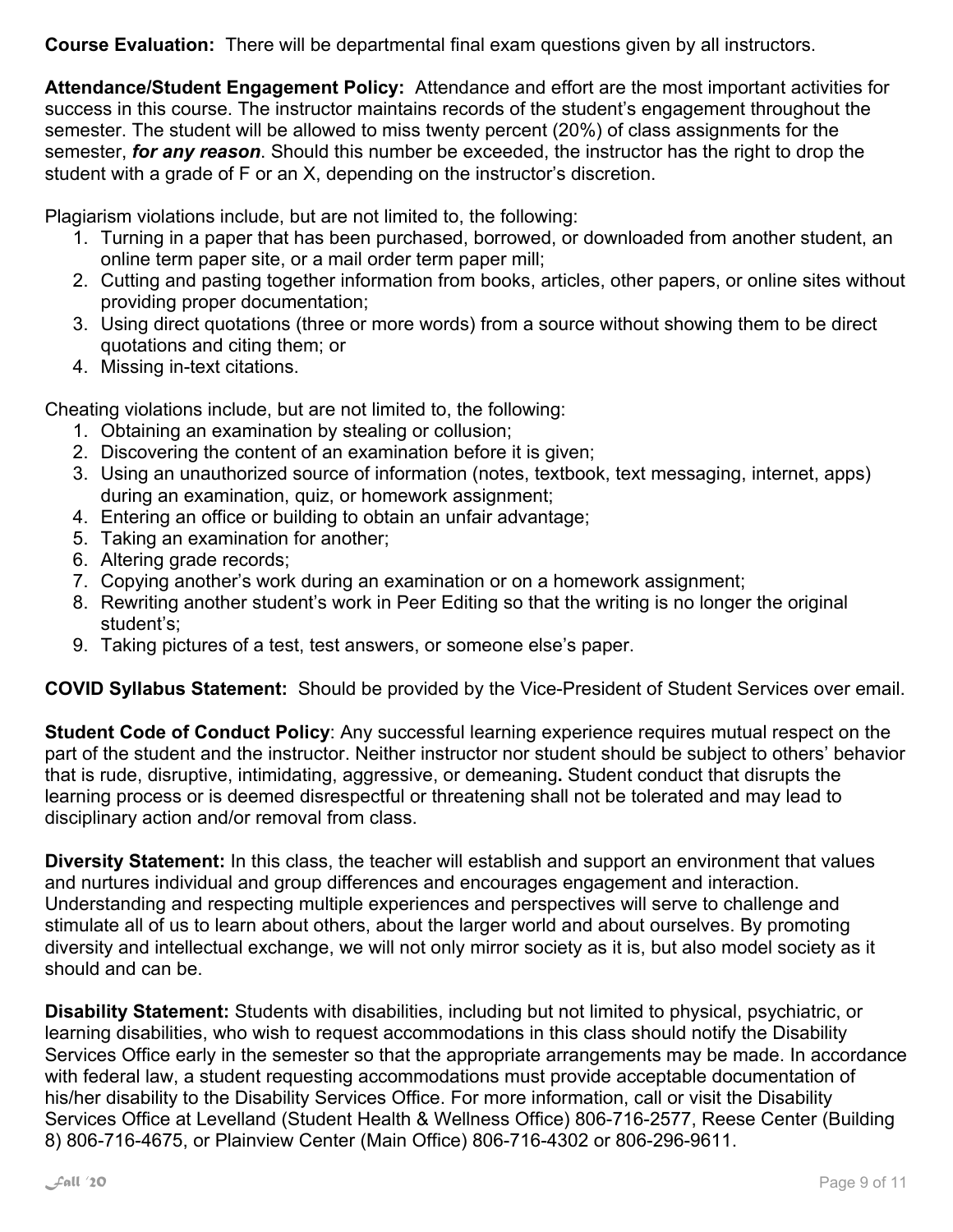**Nondiscrimination Policy:** South Plains College does not discriminate on the basis of race, color, national origin, sex, disability or age in its programs and activities. The following person has been designated to handle inquiries regarding the non-discrimination policies: Vice President for Student Affairs, South Plains College, 1401 College Avenue, Box 5, Levelland, TX 79336. Phone number 806- 716-2360.

**Title IX Pregnancy Accommodations Statement:** If you are pregnant, or have given birth within six months, Under Title IX you have a right to reasonable accommodations to help continue your education. To activate accommodations you must submit a Title IX pregnancy accommodations request, along with specific medical documentation, to the Director of Health and Wellness. Once approved, notification will be sent to the student and instructors. It is the student's responsibility to work with the instructor to arrange accommodations. Contact the Director of Health and Wellness at 806-716- 2362 or email cgilster@southplainscollege.edu for assistance.

**Campus Concealed Carry**: Texas Senate Bill - 11 (Government Code 411.2031, et al.) authorizes the carrying of a concealed handgun in South Plains College buildings only by persons who have been issued and are in possession of a Texas License to Carry a Handgun. Qualified law enforcement officers or those who are otherwise authorized to carry a concealed handgun in the State of Texas are also permitted to do so. Pursuant to Penal Code (PC) 46.035 and South Plains College policy, license holders may not carry a concealed handgun in restricted locations. For a list of locations and Frequently Asked Questions, please refer to the Campus Carry page

at: http://www.southplainscollege.edu/campuscarry.php

Pursuant to PC 46.035, the open carrying of handguns is prohibited on all South Plains College campuses. Report violations to the College Police Department at 806-716-2396 or 9-1-1.

**SPC Bookstore Price Match Guarantee Policy:** If you find a lower price on a textbook, the South Plains College bookstore will match that price. The difference will be given to the student on a bookstore gift certificate! The gift certificate can be spent on anything in the store.

 If students have already purchased textbooks and then find a better price later, the South Plains College bookstore will price match through the first week of the semester. The student must have a copy of the receipt and the book has to be in stock at the competition at the time of the price match.

The South Plains College bookstore will happily price match BN.com & books on Amazon noted as *ships from and sold by Amazon.com*. Online marketplaces such as *Other Sellers* on Amazon, Amazon's Warehouse Deals, *fulfilled by* Amazon, BN.com Marketplace, and peer-to-peer pricing are not eligible. They will price match the exact textbook, in the same edition and format, including all accompanying materials, like workbooks and CDs.

A textbook is only eligible for price match if it is in stock on a competitor's website at time of the price match request. Additional membership discounts and offers cannot be applied to the student's refund.

Price matching is only available on in-store purchases. Digital books, access codes sold via publisher sites, rentals and special orders are not eligible. Only one price match per title per customer is allowed.

Note: The instructor reserves the right to modify the course syllabus and policies, as well as notify students of any changes, at any point during the semester.